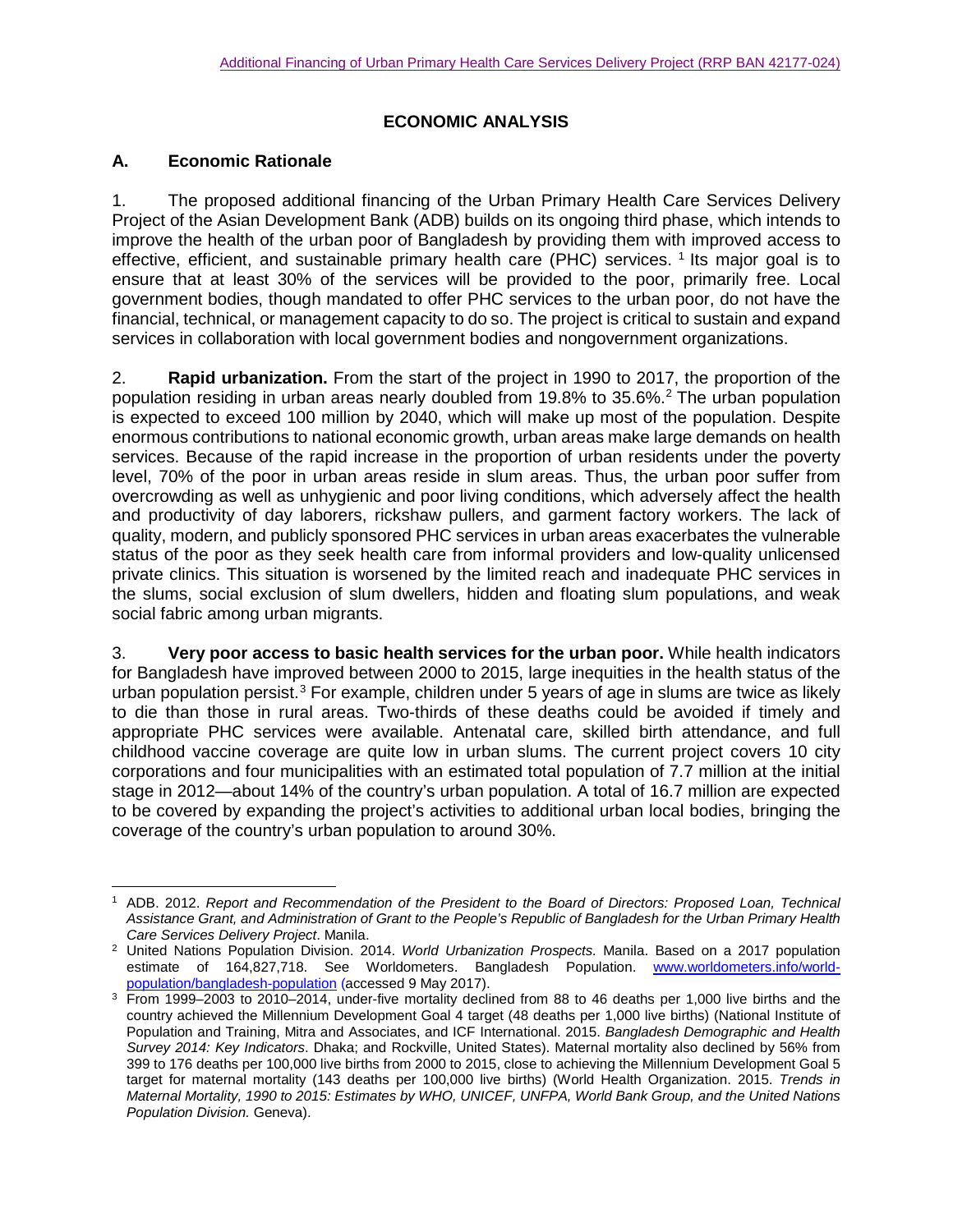4. **Economics of improved health.** While improved health from better access to basic PHC services brings clear benefits from the reduction in pain and suffering, considerable social and economic returns on investment can be anticipated from health care cost savings (less spending on curative care) and productivity gains (more healthy days available for productive work). These gains are tangible benefits of developments that produce a population with better health. After making reasonable assumptions about how much the poor may save through access to free and quality services, and considering the increased number of healthy days, it is possible to calculate a monetary benefit to the health activities that result from the project investments. An economic analysis to calculate such benefit was undertaken in accordance with ADB's *Guidelines for the Economic Analysis of Project* and *Handbook for the Economic Analysis of Health Sector Projects*. [4](#page-1-0)

# **B. Economic Parameters and Assumptions**

5. The economic analysis covers the 20-year period, inclusive of the project life from 2018 to 2023, during which implementation is planned to take place. Economic benefits and costs are expressed in United States dollars at constant 2017 prices. The costs to society are the capital and recurrent costs associated with project implementation and after the implementation period. To determine the economic efficiency of the project, a quantification of economic benefits estimation of its economic internal rate of return (EIRR)—is calculated for 2018–2037 by representing benefits as productivity gains and health care savings by target beneficiaries resulting from the PHC services compared with project costs in producing them. With the inclusion of 20 additional partnership areas, the project will contribute significantly to increasing the access of the urban poor population to quality PHC services. It is expected that the project will have a positive economic return and strengthened PHC services, which will have a total of 16.7 million beneficiaries availing of PHC services in 2018.

# **C. Economic Benefits: Assumptions**

6. Table 1 shows project benefits: (i) improved productivity from lower incidence and severity of illness, resulting in fewer lost days of work; (ii) improved productivity from reduced mortality, particularly among mothers and newborn infants, with fewer days of work lost to caring for sick relatives; (iii) consumption benefits derived by individuals from feeling healthier and benefiting from slightly higher net incomes from savings of avoided user fees; and (iv) reduced household expenditures as a result of savings from lower medical care and other supplementary fees likely to be derived from the project. In calculating the EIRR, these four categories of benefits are used; and other benefits that are more difficult to quantify were included qualitatively.

| $14010$ $1.10000$ $101010$   |                                                                                  |  |  |  |  |  |  |
|------------------------------|----------------------------------------------------------------------------------|--|--|--|--|--|--|
| <b>Item</b>                  | <b>Assumptions of Benefits</b>                                                   |  |  |  |  |  |  |
| Effects of reduced           | Fewer days lost to illness by workers of family members caring for the ill       |  |  |  |  |  |  |
| morbidity on productivity    | Fewer days of productivity temporarily reduced by either slow or no work         |  |  |  |  |  |  |
|                              | Fewer days of lower productivity from permanent disability                       |  |  |  |  |  |  |
| Effects of reduced mortality | Fewer work days lost through premature death                                     |  |  |  |  |  |  |
| on productivity              | Less family time lost to family funerals (e.g., making burial arrangements)      |  |  |  |  |  |  |
| <b>Consumption benefits</b>  | Expanded leisure                                                                 |  |  |  |  |  |  |
|                              | Slightly higher net household income from lower fees                             |  |  |  |  |  |  |
| Reduced household            | Savings from medical care (e.g., user fees, drugs, and travel and waiting times) |  |  |  |  |  |  |
| expenditures                 | Supplementary fees (e.g., in cases of malaria and diarrhea)                      |  |  |  |  |  |  |

**Table 1: Project Benefits** 

Source: Asian Development Bank.

<span id="page-1-0"></span> <sup>4</sup> ADB. 2017. *Guidelines for the Economic Analysis of Projects*. Manila; and ADB. 2000. *Handbook for the Economic Analysis of Health Sector Projects.* Manila.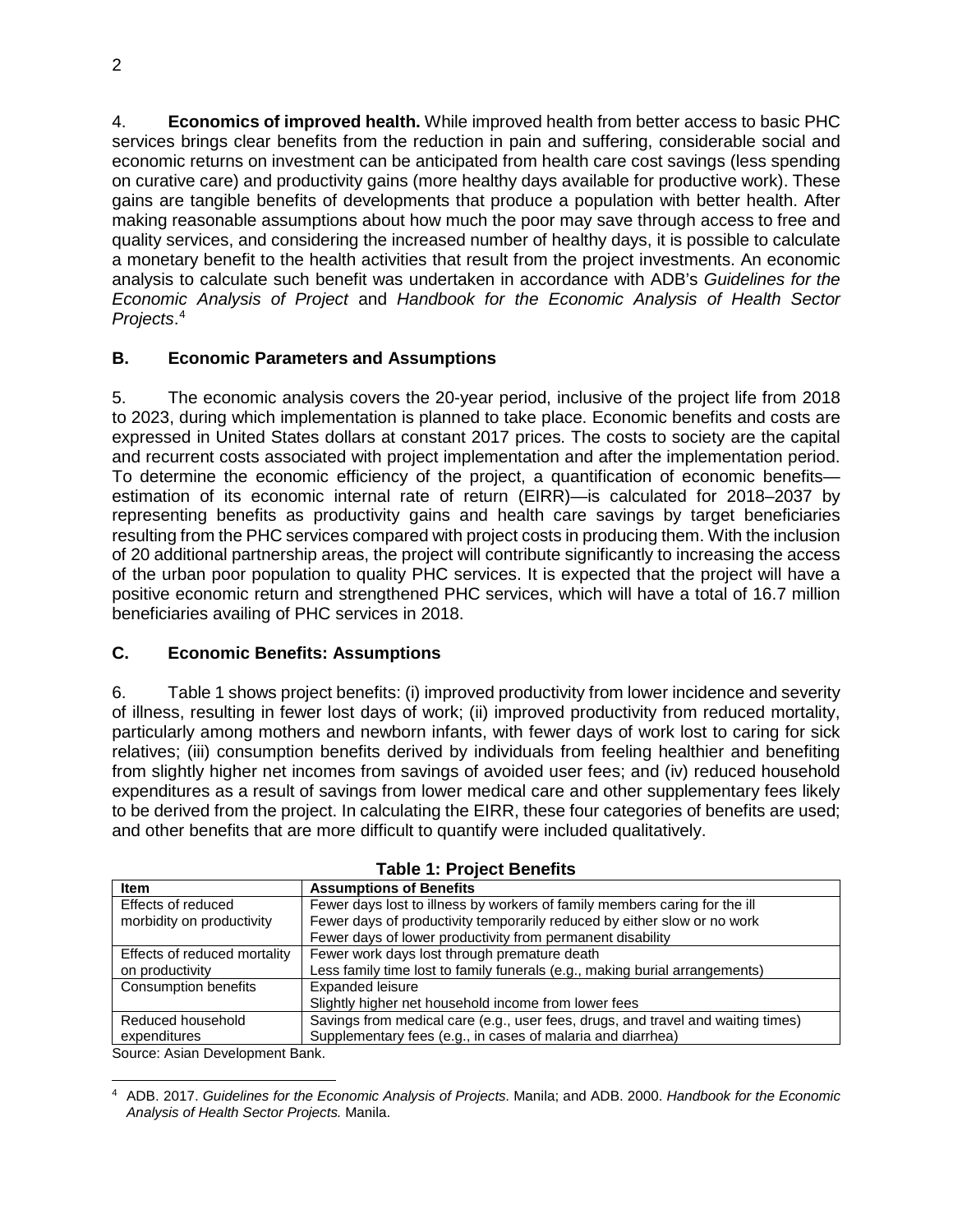7. The human capital approach regards health improvements from targeted expansions of health services as an investment in human capital. It postulates that human capital grows when health improvements increase the future earnings of those receiving enhanced health services by increasing the supply of labor, which reflects reduced rates of morbidity and mortality. Changes in the value of human capital then are measured using changes in expected lifetime earnings through changes in the productivity of labor from reduced rates of morbidity and mortality. The changing rates of morbidity and mortality are reflected in changes in the total number of disabilityadjusted life years (DALYs) experienced by the target population.

8. The beneficiary population in the target area is about 16.7 million, and 21.3% of the urban population is below the upper poor threshold.<sup>[5](#page-2-0)</sup> Some 80% of the urban poor is expected to be served under this additional financing. Health care services offered by the current project are expected to reduce the burden of out-of-pocket health expenditure for the poor. For estimating the EIRR, two types of economic benefits are expected: (i) savings from reduced prevailing household out-of-pocket expenditure for outpatient care provided by hospitals and varied outpatient facilities and (ii) economic benefits resulting from DALYs averted. Factors influencing health care cost savings and gains from DALYs are discussed below.

9. **Health care cost savings**. Prevailing out-of-pocket expenditure of the project beneficiaries on outpatient care is expected to be their health care savings. Using Bangladesh National Health Accounts, health care savings have been derived by adding 90.0% of the household out-of-pocket expenditure on hospital outpatient care; 90.0% of the ambulatory health care; 21.5% of ancillary care; and 3.5% as diagnostic costs from retailers. [6](#page-2-1) In 2015, health care cost savings were \$4.7 per person, which have been extrapolated to estimate health care cost savings until 2037, applying a 15.0% annual growth rate in health outlay (Table 2).

| Table 2. Fet Capita Out-OFT OCKER EXPERIMENTE, 2019–2010 (1) |       |       |       |       |       |       |       |  |
|--------------------------------------------------------------|-------|-------|-------|-------|-------|-------|-------|--|
| <b>Providers</b>                                             | 2012  | 2013  | 2014  | 2015  | 2016  | 2017  | 2018  |  |
| Hospitals - Inpatient                                        | 1.72  | 2.32  | 2.58  | 2.78  | 3.20  | 3.68  | 4.23  |  |
| Hospitals - Outpatient                                       | 0.43  | 0.40  | 0.49  | 0.55  | 0.64  | 0.73  | 0.84  |  |
| Providers of ambulatory health care                          | 1.99  | 2.40  | 2.77  | 3.21  | 3.69  | 4.24  | 4.88  |  |
| Providers of ancillary services                              | 1.29  | 1.57  | 1.75  | 1.96  | 2.26  | 2.60  | 2.99  |  |
| Retailers and providers of medical goods                     | 10.53 | 11.82 | 13.53 | 15.56 | 17.90 | 20.58 | 23.67 |  |
| <b>Health Care Cost Savings</b>                              | 3.06  | 3.55  | 4.11  | 4.73  | 5.44  | 6.25  | 7.19  |  |
|                                                              |       |       |       |       |       |       |       |  |

### **Table 2: Per Capita Out-of-Pocket Expenditure, 2015–2018** (\$)

Source: Asian Development Bank estimates.

10. **Disability-adjusted life year savings**. Savings from DALYs averted have been calculated considering the urban population ratio as an indicator of the percentage of total DALYs to estimate the potential benefit.<sup>[7](#page-2-2)</sup> The DALYs of nine causes of diseases the project will focus on through its intervention, were extracted, and constitute about [8](#page-2-3)7% of total urban DALYs. $8$  The DALYs per urban population per year have been computed using the total urban population and calculated DALYs. To calculate the number of DALYs averted, a conservative number of 15 day's

<span id="page-2-0"></span> <sup>5</sup> Government of Bangladesh, Bangladesh Bureau of Statistics. 2011. *Report of the Household Income and* 

<span id="page-2-1"></span><sup>&</sup>lt;sup>6</sup> Since the project will target 80% of the urban poor for providing health care services, these fractions also correspond to those targeted poor. The sources of information, calculation, and respective ratios are based on Bangladesh National Health Accounts, 1997–2015 (2017).

<span id="page-2-2"></span><sup>&</sup>lt;sup>7</sup> Data on DALYs for Bangladesh in 2015 are collected from the World Health Organization Department of Information and Evidence and Research (http://www.who.int/healthinfo/global burden disease/estimates/en/index1.html).

<span id="page-2-3"></span><sup>&</sup>lt;sup>8</sup> The nine diseases are (i) tuberculosis, (ii) HIV/AIDS, (iii) diarrheal diseases, (iv) parasitic and vector diseases, (v) lower respiratory infections, (vi) maternal conditions, (vii) neonatal conditions, (viii) nutritional deficiencies, and (ix) noncommunicable diseases.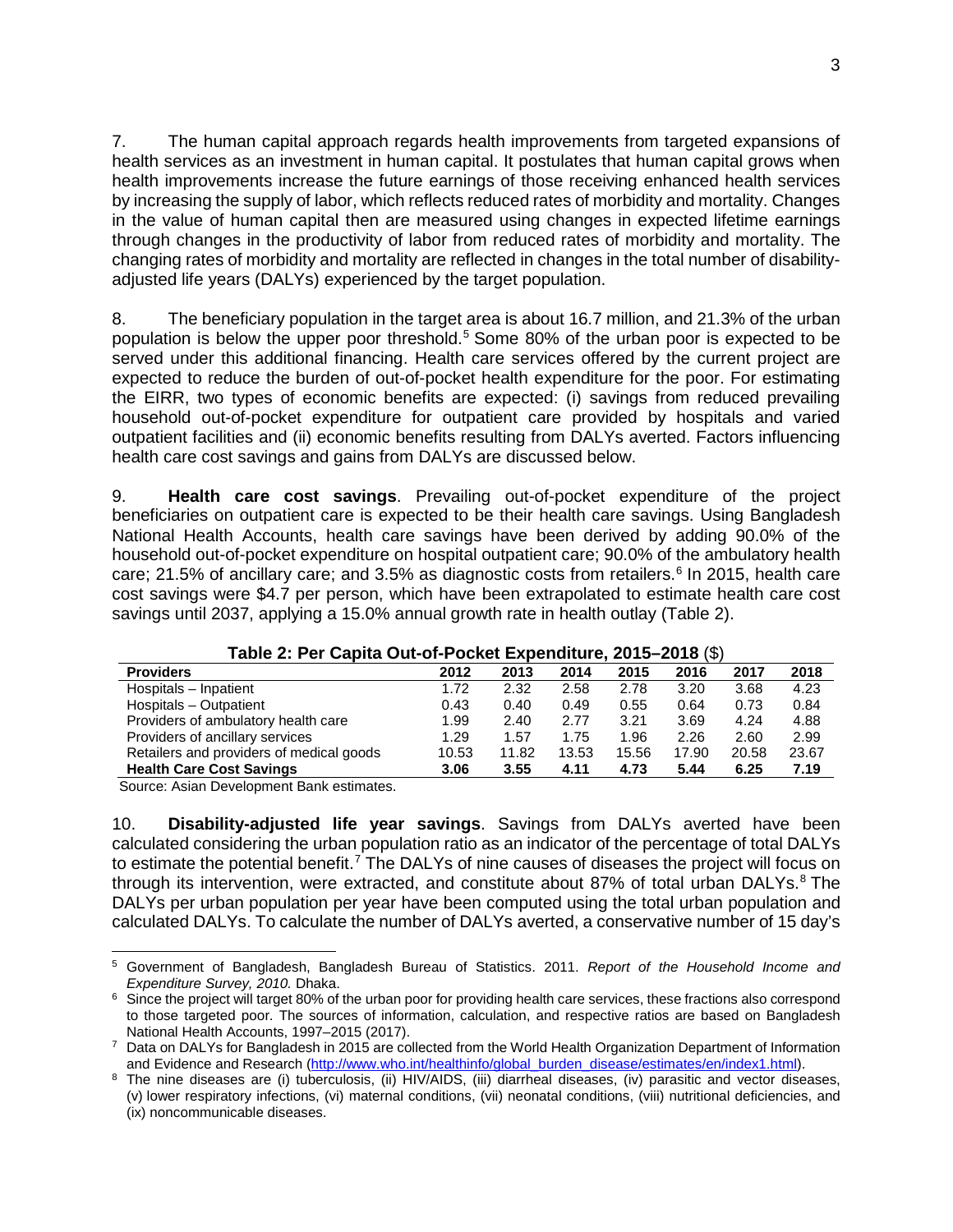income of the target beneficiaries is used as a deflator to obtain the total number of DALYs averted every year.<sup>[9](#page-3-0)</sup> Finally, the productivity from DALYs averted has been calculated for the identified poor who will be beneficiaries of the project.

# **D. Economic Costs: Assumptions**

11. Cost estimates included in the analysis are classified as (i) investment costs, which include the cost of constructing and upgrading PHC facilities, purchasing equipment, installing information technology-based systems, and providing training; (ii) maintenance, replacement, and repair costs, which include the costs of maintaining PHC facilities and restocking supplies; and (iii) operating costs, which include administration, wages, transport, and utilities. For economic analysis, the total project cost is estimated at \$108 million after excluding taxes, interest charges, and price contingencies from the total cost of \$142 million.

12. Taxes and duties are excluded because they represent transfer payments. Interest charges accrued during the project implementation are not included in the capital cost in the project economic analysis as the cost of committing capital to the project is covered by discounting. Price contingencies are excluded from the economic cost of the project as economic returns are measures in constant prices. However, physical contingency is included in the economic costs. Following ADB's new guidelines for the economic analysis of social sector projects, a 6.0% economic discount rate has been used. The economic prices of investment costs and recurrent costs are estimated by converting the financial prices with a factor of 1.0 for traded goods, a factor of 0.9 for non-traded goods, and a shadow wage factor of 1.03 for unskilled labor.<sup>[10](#page-3-1)</sup>

# **E. Project Economic Internal Rate of Return**

13. The cost–benefit analysis indicates that strong benefits will likely accrue from health care cost savings and increased productivity of the urban poor in the project areas. Improving the quality of PHC services and strengthening governance will contribute significantly to improving the health conditions of the target population. Overall, the project will contribute significantly to improving the health status of the urban poor, strengthening health systems, and making other improvement in the urban PHC system, all of which are expected to have a positive economic return for the larger Bangladesh urban population. These improvements are reflected in the resulting EIRR of 9.5% and a net present value of \$8.5 million, which indicate that the project is economically viable (Table 3). Moreover, the cost per DALY averted for the project for the 20 years is estimated at \$2.68.

# **F. Sensitivity Analysis**

14. An analysis was undertaken to test the sensitivity of the estimated EIRR to adverse changes in key variables and to confirm economic viability under unfavorable conditions. Using the least possible target urban population as the base scenario, the assumptions for key variables were (i) a 20% increase in project cost and (ii) a 20% reduction in benefits measured in loss of productivity. The results indicate that while the economic efficiency of the project is sensitive to changes in assumptions, the project still yields a healthy rate of return greater than 6% with significant adverse changes to benefits but fails to yield the required rate of return in case of a significant increase in project costs (Table 4). The cost per DALY averted over 20 years is \$2.52–

<span id="page-3-0"></span><sup>&</sup>lt;sup>9</sup> In the economic analysis of the original project, 1 month's income was used as the deflator to obtain the monetary

<span id="page-3-1"></span>value in productivity gains per DALY averted.<br><sup>10</sup> These standard conversion factors were used in the economic and financial analysis of the project completion report. ADB. 2017. *Completion Report: Post-Literacy and Continuing Education Project in Bangladesh.* Manila.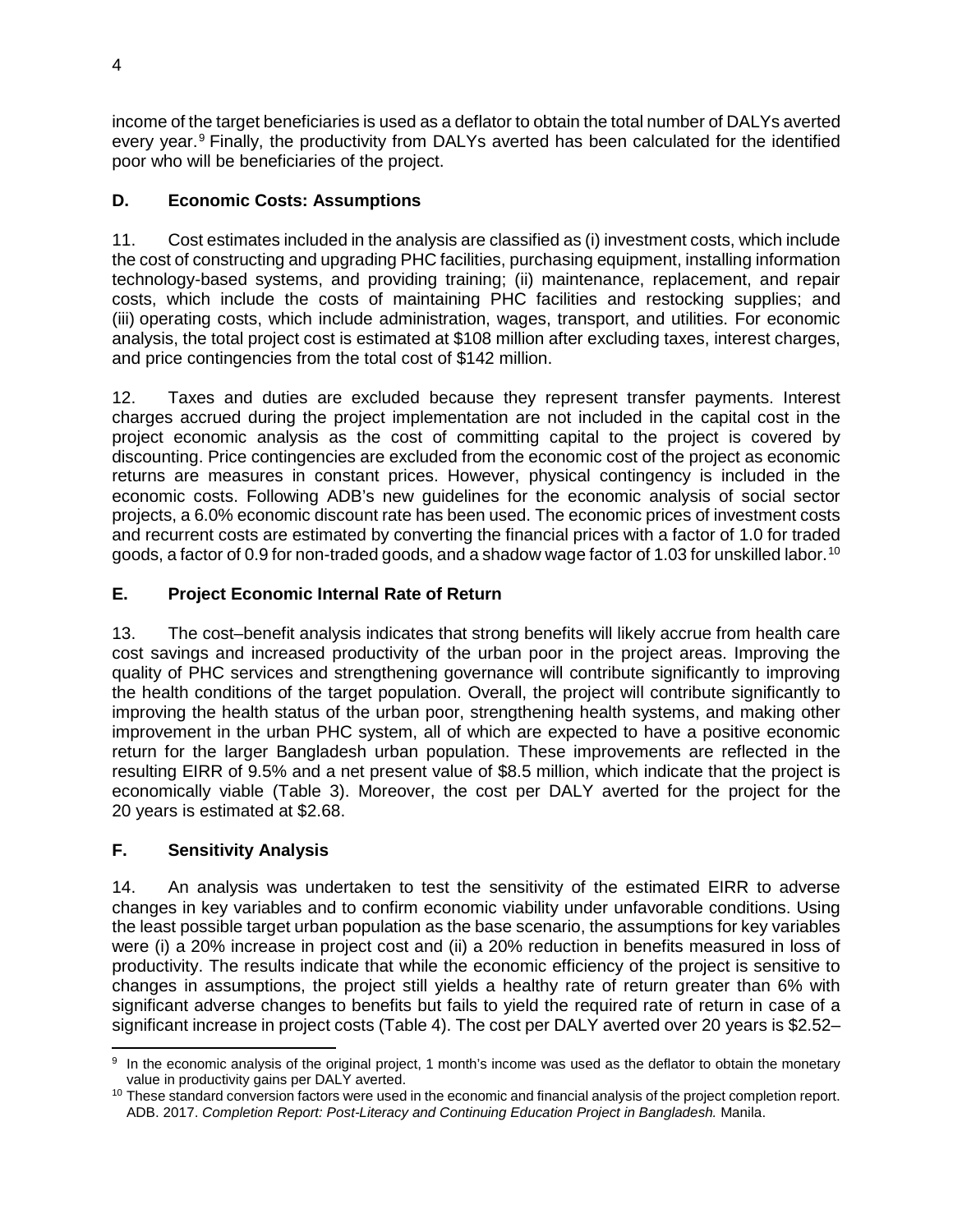\$2.69.